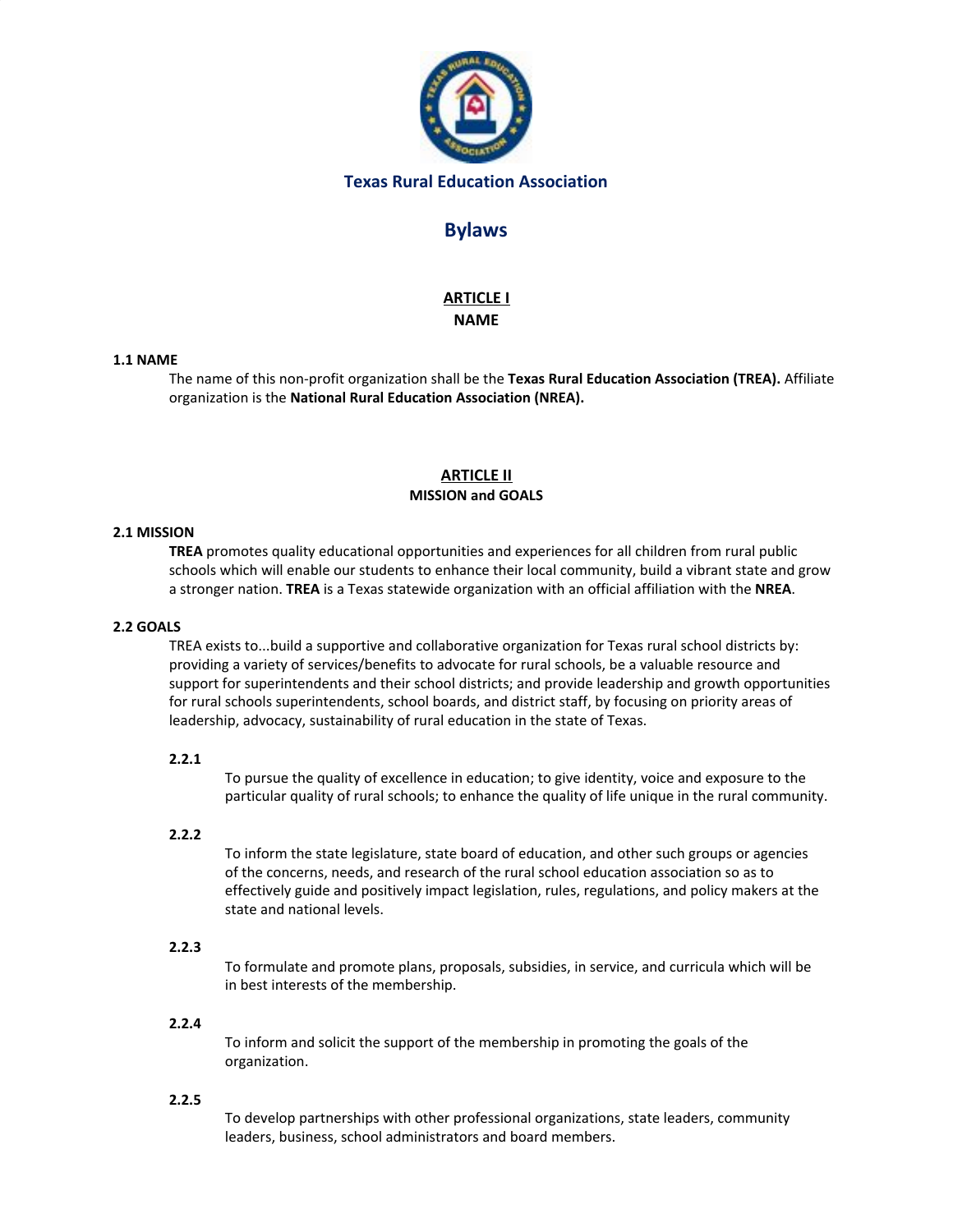### **2.2.6**

To support, enhance, and grow the quality of education in rural school districts.

**2.2.7**

To support students of Texas public schools which have an active District Membership in the association by providing scholarships and other benefits.

## **ARTICLE III MEMBERSHIP**

### **3.1 CATEGORIES AND MEMBERSHIP**

### **3.1.1 District Membership**

Membership is open to Texas public school districts who consider themselves to be a rural school district. Regional Education Service Centers shall be eligible for membership in the TREA Foundation. Each District Membership will receive One (1) NREA Membership for the District Superintendent or his/her designee. [Additional NREA Memberships may be purchased by choice.]

### **3.1.2 Sponsor Membership**

Any individual or business interested in the betterment of rural education and who is not eligible for any other **TREA** Membership. [i.e. legislator, state representative, vendor, sponsor, etc.] There are four levels of sponsorship in addition to Scholarship Sponsors: Diamond, Gold, Silver, and Bronze.

#### **3.1.3 Honorary Membership**

**TREA** may from time to time award honorary membership without payment of dues to individuals or entities who have performed outstanding services to the cause of rural education or **TREA**. Honorary memberships can include "Friends" of TREA, Past Presidents, and Retired members.

### **3.1.4 Lifetime Membership**

**TREA** may from time to time award lifetime membership for performing outstanding service to rural education or **TREA** or may establish a one-time fee for such lifetime membership.

### **3.2 MEMBERSHIP DUES**

### **3.2.1 DUES**

Membership dues shall be a condition for acceptance into the organization and officer or director position nomination. The membership dues will be recommended annually by the Executive Committee (Officers) and approved by the Board of Directors [See **TREA** Membership Dues attached].

#### **3.2.2 ADDENDUM TO MEMBERSHIP DUES**

All membership dues received from Education Service Centers shall be deposited into the **TREA** Foundation account and those funds shall be used exclusively for the operation of The Foundation and its activities.

#### **3.3 MEMBERSHIP ROSTER**

The organization shall keep a current roster of the member districts posted on the TREA website.

### **3.4 REPRESENTATIVE**

The representative of the member district will be the superintendent or superintendent's designee.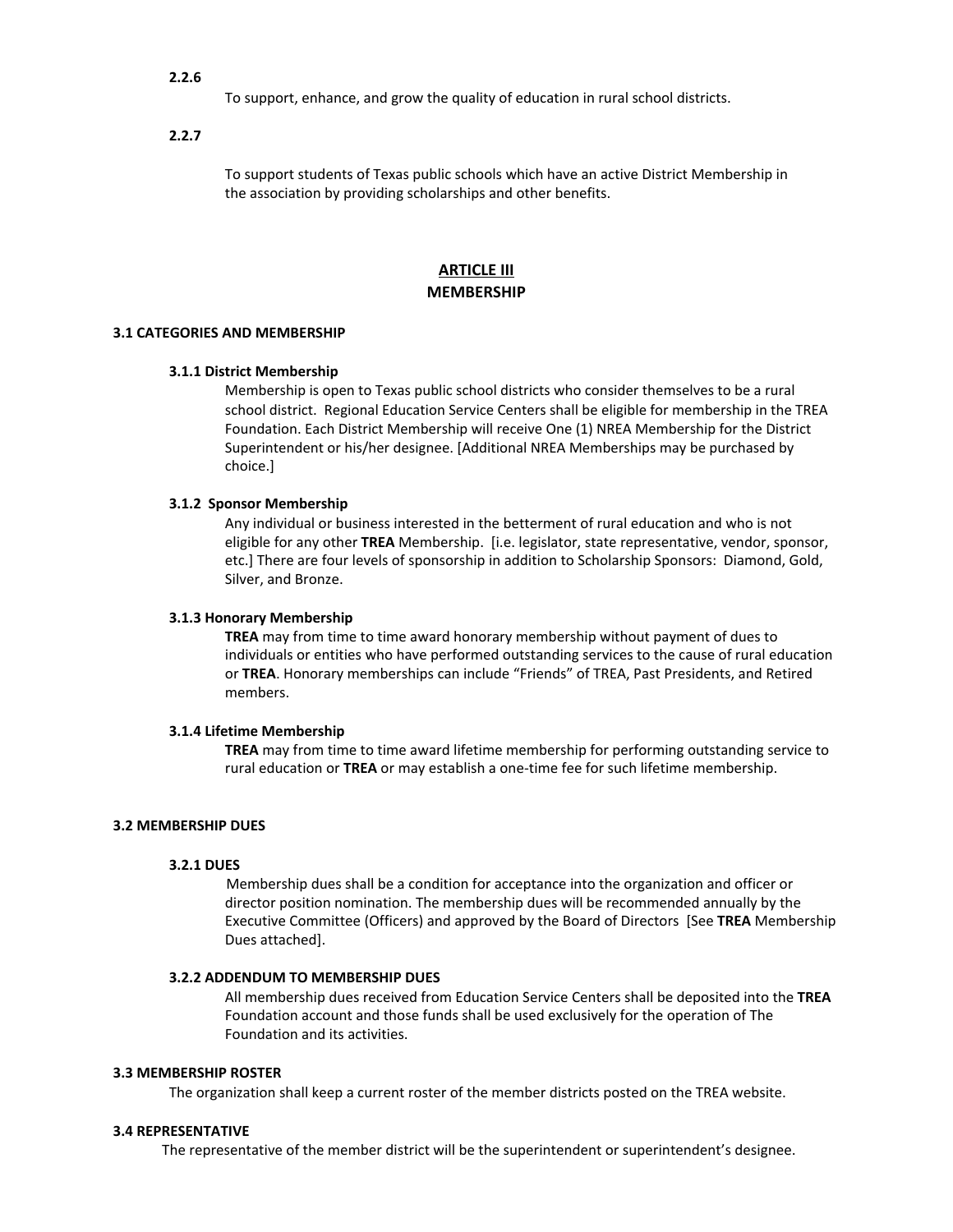### **3.5 MEMBERSHIP YEAR**

For organizational purposes, the membership and fiscal year shall extend from September 1 through August 31 the following year.

## **ARTICLE IV GOVERNANCE**

#### **4.1 GENERAL POWERS**

Affairs of the organization will be governed by the Board of Directors [which consists of the Executive Committee (Officers) and Directors] in consultation with the Executive Director and advisors. In addition to the powers and authority expressly conferred by these bylaws, the Executive Committee will perform the requests of the total membership. The Executive Committee will have the power to employ and set compensation for the Executive Director.

### **4.2 OFFICERS AND DIRECTORS**

#### **4.2.1 Officers**

Officers of the organization shall be known as the **Executive Committee** and will serve one (1) year terms in each position beginning with *Treasurer*. These Officers shall be *President, President-Elect, Vice President, Treasurer, Secretary* [appointed and is a multi year position] and Immediate Past President.

### **4.2.2 Directors of the organization shall be elected to (4) year terms as outlined in 4.3.2**

#### **4.2.3 President**

The President, in consultation with the Executive Director, has the responsibility to see that all orders and resolutions of the Executive Committee and Board of Directors are placed into effect.

#### **4.2.4 Executive Director**

The **Executive Director** will be selected and employed by the Executive Committee to conduct TREA matters as directed.

#### **4.2.5 Advisor**

The Advisors will be the **ESC Executive Directors (or designees)** from the **Regional Education Service Centers.** Shall serve in a non-voting capacity for Board of Directors meetings. They will serve as voting members of the TREA Foundation.

### **4.3 ELECTION OF BOARD OF DIRECTORS**

### **4.3.1 Nominations**

Nominations for vacancies in officer or director positions will be made by the Executive Committee. Nominations may also be accepted from the floor during a duly called Board of Directors meeting. To be nominated for an officer position, the candidate must be a current member in good standing; be a current director or member of the Executive Committee and be willing to accept the position.

#### **4.3.2 Directors**

Directors of the organization shall be elected for four-year terms. Directors must attend at least 2 Board Meetings to continue as director the second year of the two-year term, unless extenuating circumstances are justified to the President.

#### **4.3.3 Vacancy Appointments**

Vacancies of an officer or director position may be appointed by the Executive Committee for the unexpired portion of the term.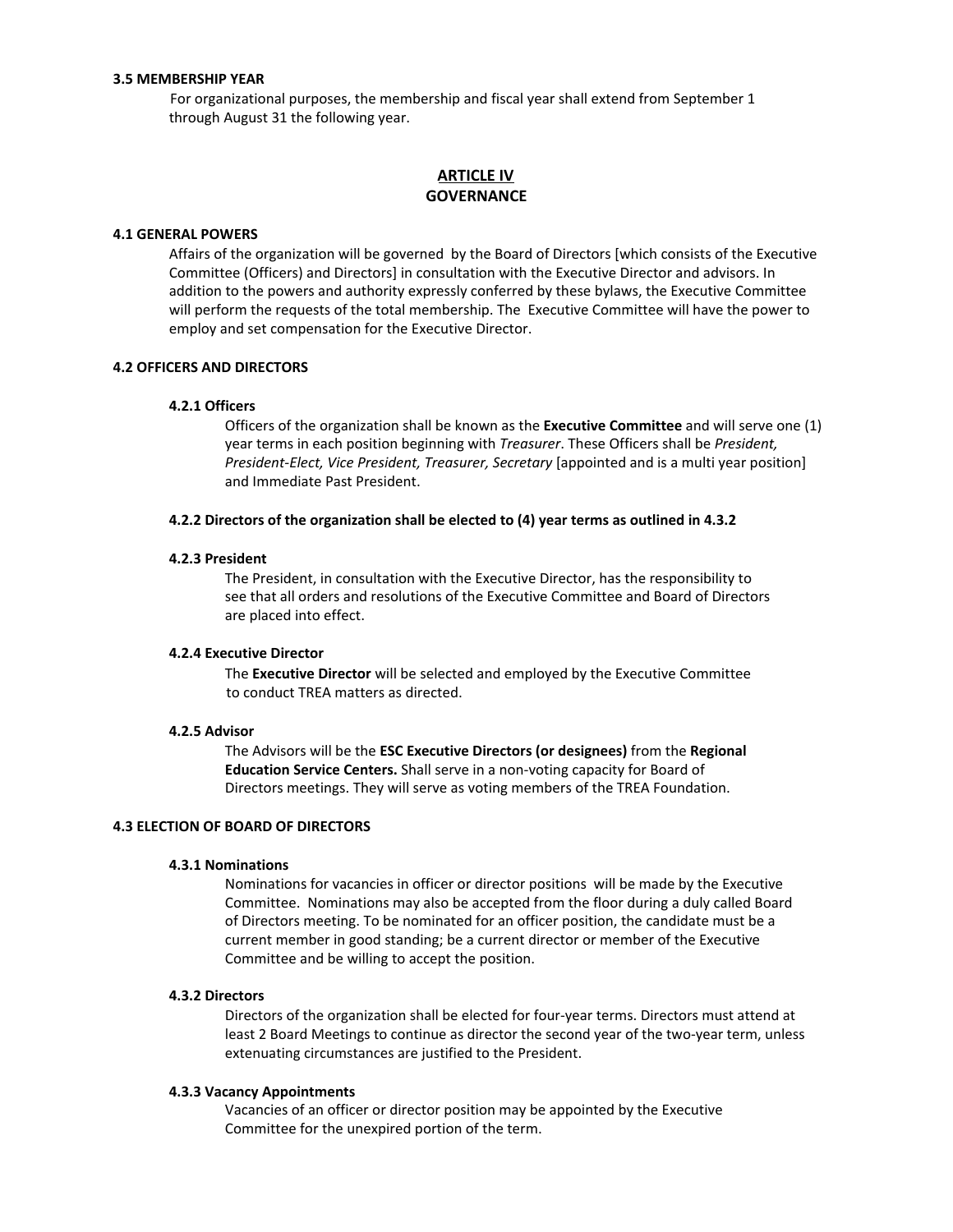### **4.4 MEETINGS**

### **4.4.1 Board of Directors**

The Board of Directors shall meet a minimum of three (3) times per year. Other meetings may be called at the President's discretion. Advisors will be the Executive Directors (or designees) from the Regional Educational Service Centers.

#### **4.4.2 Meeting Quorums**

A quorum of the Board of Directors present shall consist of a majority of the Board.

#### **4.4.3 Nominating Committee**

The nominating committee shall consist of the Executive Committee, in consultation with the Executive Director.

### **4.4.4 EXECUTIVE COMMITTEE**

Executive Committee Meetings will be called at the discretion of the President in consultation with the Executive Director.

## **ARTICLE V COMMITTEES**

### **5.1 COMMITTEES**

Committees shall be established as needed by the Executive Committee in consultation with the Executive Director.

## **ARTICLE VI AMENDMENTS**

### **6.1 AMENDMENTS**

These bylaws may be amended by a majority vote at a duly called Board of Directors Meeting.

## **ARTICLE VII AUDIT**

### **7.1 AUDIT REQUIREMENTS**

The Board of Directors shall review and approve the auditing of the accounts, reports and records of the association annually.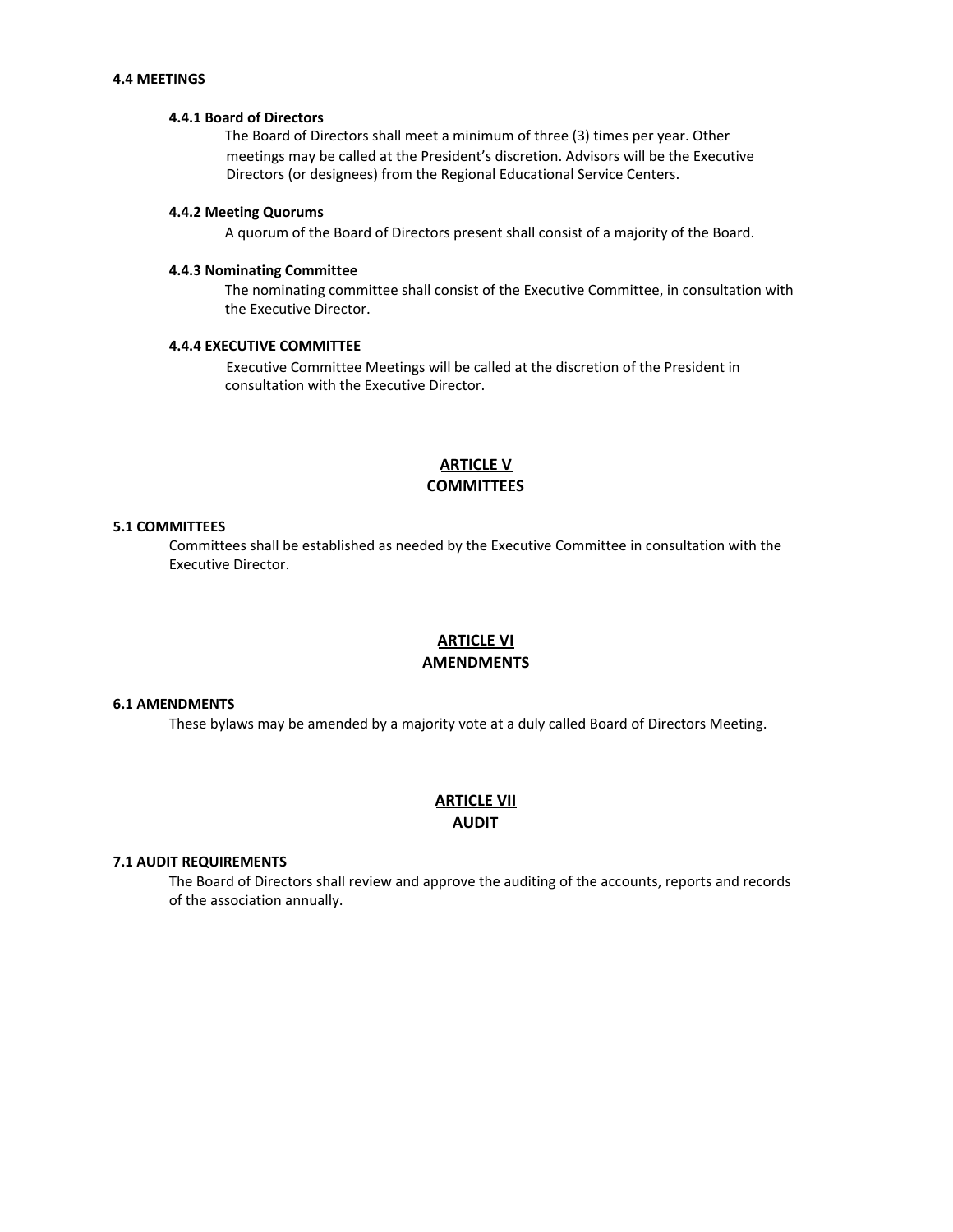## **Adopted at the General Membership Meeting** January 1993 James Hesson, President

- **st Revision Adopted** January 1998 Franklin Wray, President
- **nd Revision Adopted** January 1999 Ronnie Stanley, President
- **rd Revision Adopted** January 2002 Ronnie Stanley, President
- **th Revision Adopted** January 2004 Seth Adams, President
- **th Revision Adopted** January 2006 James Morton, President
- **th Revision Adopted** June 2007 Byron Shelley, President
- **th Revision Adopted** June 2014 Andrew Seigrist, President
- **th Revision Adopted** November 2020 Randy Willis, President